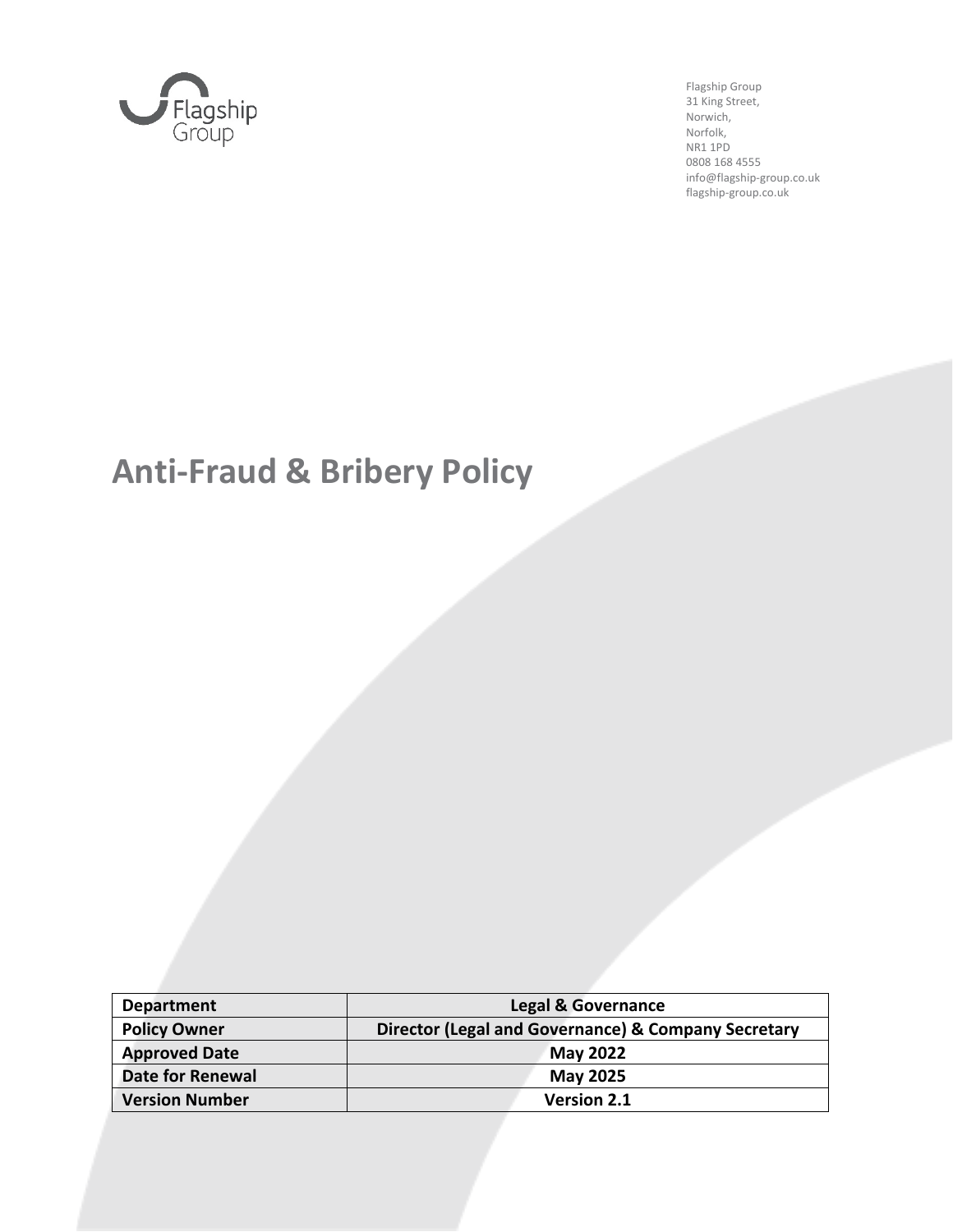#### **Purpose**

To ensure Flagship and all companies within the Group adopt a 'zero tolerance' approach to both fraud and bribery, and to raise awareness of fraud and the actions to be taken. Flagship Group is committed to acting professionally, fairly and with integrity in all its business dealings and relationships and implementing and enforcing effective systems to counter fraud and bribery.

This policy applies to all persons working for Flagship Group (including all subsidiaries within the Flagship Group) or on its behalf in any capacity, including employees at all levels (including apprentices), Non-Executive Directors, agency workers, agents, contractors, third-party representatives and business partners, sponsors, or any other person associated with Flagship Group, wherever located.

Training on this policy forms part of the induction process for all individuals who work for Flagship Group (including all companies within the Flagship Group) and all Non-Executive Directors, and regular refresher training will be provided as necessary.

## **1. Definitions and examples**

Fraud is defined as making a personal gain or causing a loss to another by dishonestly making false representation, dishonestly failing to disclose information or abuse of position.

Bribery is defined as offering, promising, giving or accepting any financial or other advantage as an inducement to act improperly in the performance of their functions, or to reward them for acting improperly, or where the recipient would act improperly by accepting the advantage or to create or influence an outcome which is favourable to another party.

Examples of fraud include but are not limited to:

- Theft of any organisation property, monies or other assets
- Internal or external collusion for personal gain
- Misuse of data or IT systems
- Forgery, alteration or falsification of any document
- Destruction or removal of records
- Falsifying expense claims
- Disclosing confidential information to outside parties without authority for personal gain
- Tenancy and benefit fraud
- Money Laundering
- Offering or accepting a bribe
- Charitable contributions and sponsorships being used for bribery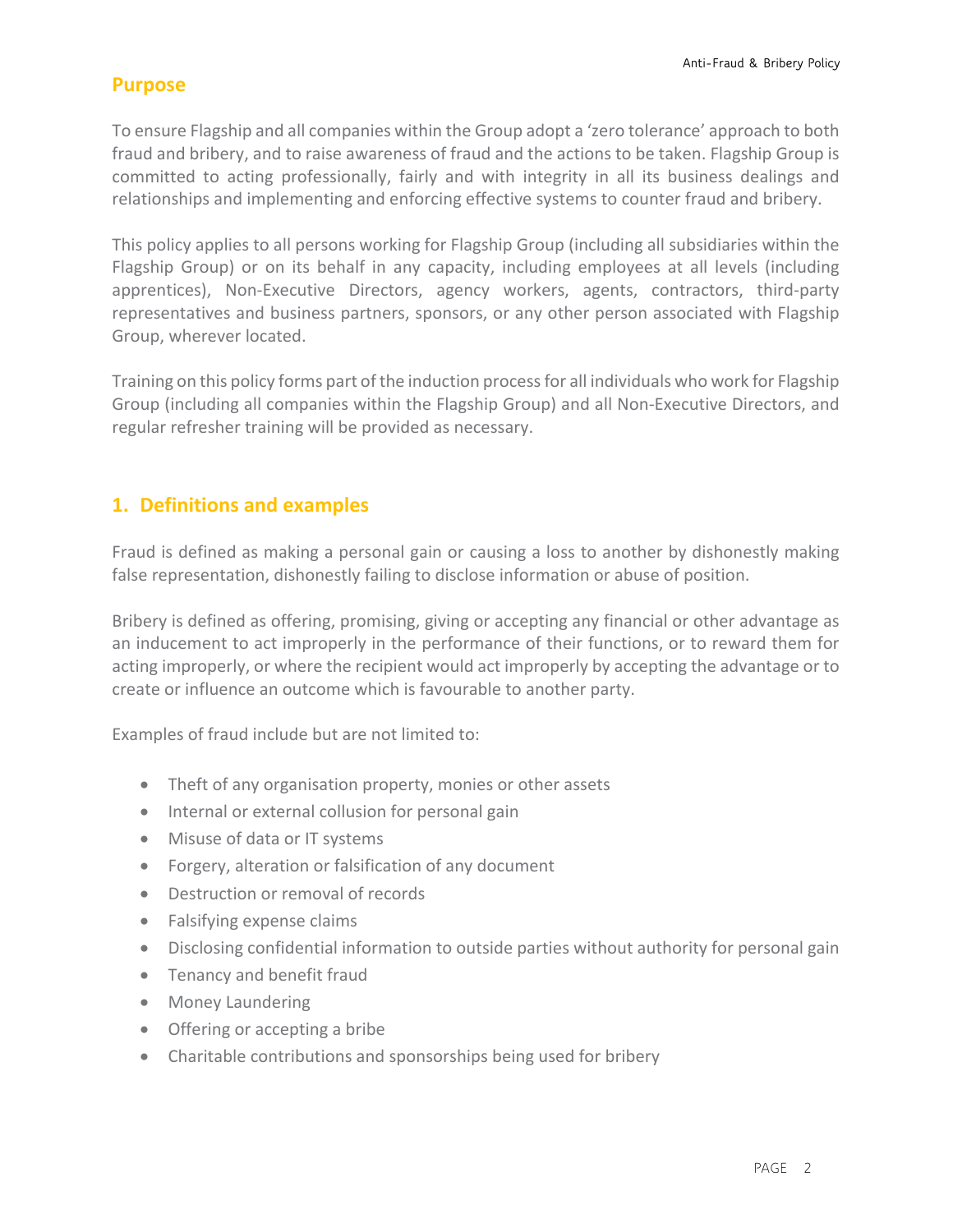This policy should be read and understood in conjunction with:

- Disciplinary Procedure
- Fraud & Bribery Response Plan
- Whistleblowing (Confidential Reporting) Policy
- Code of Business Conduct (in particular, but not limited to, in relation to Gifts & Hospitality)
- Anti-Money Laundering Policy
- Tenancy Fraud Flow
- Fraud Principles

All policies, plans and procedures referred to in this document are available on bob or are available on request.

The following legislation is used to inform this policy:

- The Fraud Act (2006)
- The Bribery Act (2010)
- The Social Housing Fraud Act (2013)
- Money Laundering and Terrorist Financing (Amendment) Regulations (2019)

### **2. Reporting and Investigation**

Employees, Non-Executive Directors, agents, consultants and contractors of Flagship Group must promptly report all incidents of suspected or attempted fraud and / or bribery of which they become aware. A failure to make such a report may be viewed as an act of fraud or bribery, as defined above. Details of how to report fraud are provided in Section 4 of this policy.

Customers, suppliers, other such Stakeholders and all other associated persons of Flagship Group are encouraged to promptly report incidents of concern.

Appropriate action shall be taken by Flagship Group in response to each reported incident.

All matters of concern raised shall be treated in the strictest confidence using the process outlined in the Fraud & Bribery Response Plan.

## **3. Principles**

- Instil a culture of ethical behaviour throughout Flagship Group
- Importance of deterring and preventing fraud is raised through awareness training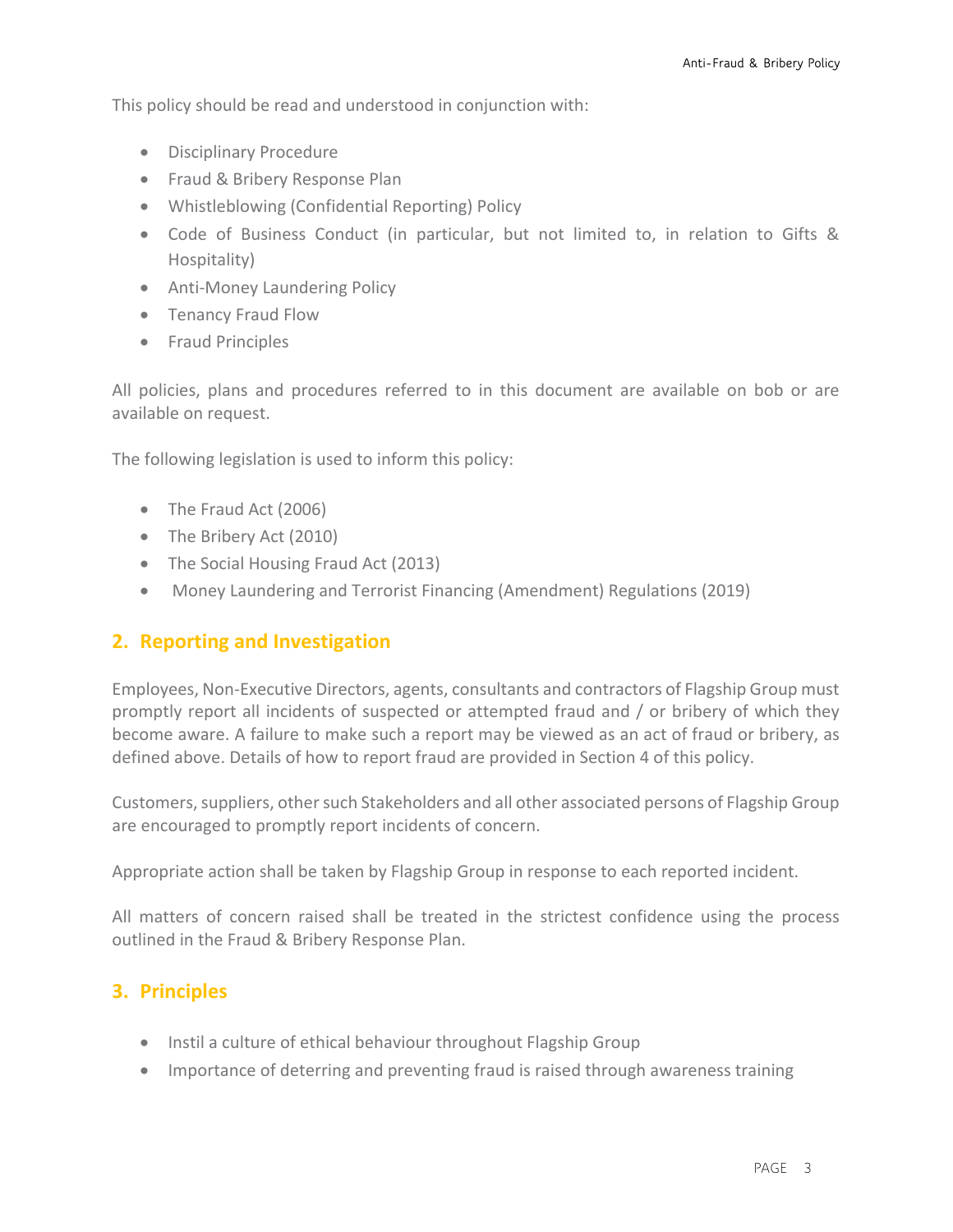- Flagship Group's Anti-Fraud & Bribery Policy is communicated to suppliers during formal tender procedures. For other procurement, suppliers are directed to this policy which is published on the Group website.
- The Director (Legal and Governance) & Company Secretary has primary and day-to-day responsibility for implementing this policy, monitoring its use and effectiveness and auditing internal control systems and procedures
- Fraud risk assessments are overseen by a competent senior manager or Internal Audit, as requested by the Director (Legal and Governance) & Company Secretary to identify areas potentially at most risk and ensure the Fraud Register is maintained
- The Governance, Audit & Risk Committee determines what action is to be taken where fraudulent activity is confirmed – Flagship will pursue the recovery of losses where possible
- Any losses due to fraud will be reported annually to Flagship's Regulator
- Maintain a register of Gifts & Hospitality to ensure that only modest and transparent corporate hospitality is offered or accepted
- Maintain a Disclosure of Interests Register to monitor any employee and Non-Executive Director conflicts

## **4. What to do upon suspicion of fraud**

Employees must report all incidents of identified or suspected fraud or bribery as soon as possible via the online fraud reporting form (which can be found on the websites or bob) or directly to their Line Manager, or if this is inappropriate, to their Director. If this is also inappropriate, the report may be made to either the Director (Legal and Governance) & Company Secretary (edward.marcus@flagship-group.co.uk), Lisa Collen, Director People and Workplaces [\(lisa.collen@flagship-group.co.uk\)](mailto:lisa.collen@flagship-group.co.uk) or an Executive Director.

Flagship Group's Internal Auditors - KPMG (Neil Hewitson or Gavin Egmore – neil.hewitson@KPMG.co.uk or gavin.egmore@KPMG.co.uk), the Chief Executive (david.mcquade@flagship-group.co.uk) or the Chair of the Governance, Audit & Risk Committee, Rob Bennett (rob.bennett@flagship-group.co.uk) may be contacted if this is proportionate to the identified fraud or bribery incident.

Non-Executive Directors must report all incidents of identified or suspected fraud or bribery as soon as possible to Director (Legal and Governance) & Company Secretary (edward.marcus@flagship-group.co.uk) or if this is inappropriate, to the Chair of the Governance, Audit & Risk Committee (rob.bennett@flagship-group.co.uk), Chair of the Board (peter.hawes@flagship-group.co.uk) or to the Governance Team (GovernanceTeam@flagshipgroup.co.uk).

Agents, consultants, contractors and all other associated persons of Flagship Group must follow the guidelines for employees, with the Flagship Group manager commissioning the agents, consultants, contractors or other associated persons work being regarded as the Line Manager.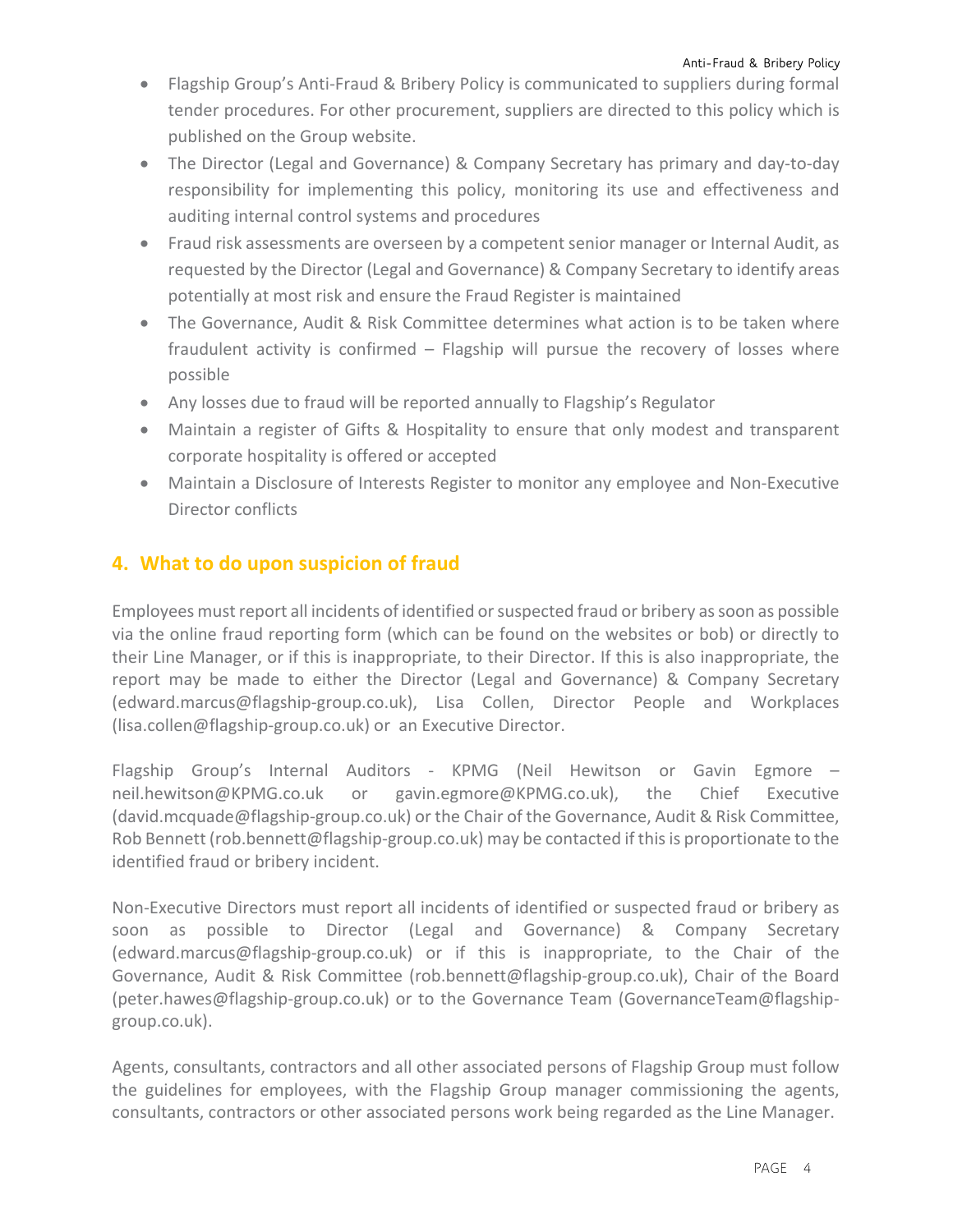Reporting can be verbal or in writing via email or the online fraud reporting form dependent upon the circumstances. All reporting made in good faith will be treated with confidentiality. However, malicious allegations by employees will be dealt with under the Disciplinary Procedure.

# **5. Action**

Flagship Group's Fraud & Bribery Response Plan will be activated upon report of Fraud or Bribery. The following principles will be followed:

- The Director (Legal and Governance) & Company Secretary will consult as appropriate with the Group Chief Executive, Executive Directors, Directors, and professional advisors as appropriate and will decide how to investigate each reported incident.
- If an investigation is instigated it will be conducted promptly and objectively by a suitably qualified and resourced senior manager, Internal Audit or an external body (such as the Police) appointed by the Director (Legal and Governance) & Company Secretary as necessary and proportionate to the level of the suspected fraud.
- The individual raising the concern will be informed of the outcome of the investigation where this is possible and appropriate
- Individuals reporting suspected fraud are guaranteed support and protection from reprisals or victimisation.
- No action will be taken against a person making allegations of suspected fraud, in good faith, that subsequently transpire to be unfounded.
- Deliberate abuse, or vexatious or frivolous use or breach of the Anti-Fraud and Bribery policy by a member of staff, Non-Executive Directors, agents, consultants and contractors of Flagship Group will be treated as a disciplinary matter.

# **6. Further detail**

The Fraud & Bribery Response Plan gives detail of the confidential reporting process, responsibilities for taking action, the investigation process (including initial enquiries), actions to be taken following the investigation and lessons to be learned from incidents and reporting.

All employees of Flagship Group (including all companies within the Flagship Group) and Non-Executive Directors, have a responsibility to read, understand and comply with this policy and have a responsibility to communicate Flagship Group's zero-tolerance approach to fraud and bribery, together with this policy, to all suppliers, contractors and business partners at the outset of Flagship Group's business relationship with them and as appropriate thereafter.

## **7. Review**

This policy is updated as required and formally reviewed every three years by Director (Legal and Governance) & Company Secretary. In addition, it is reviewed annually by the Governance, Audit and Risk Committee.